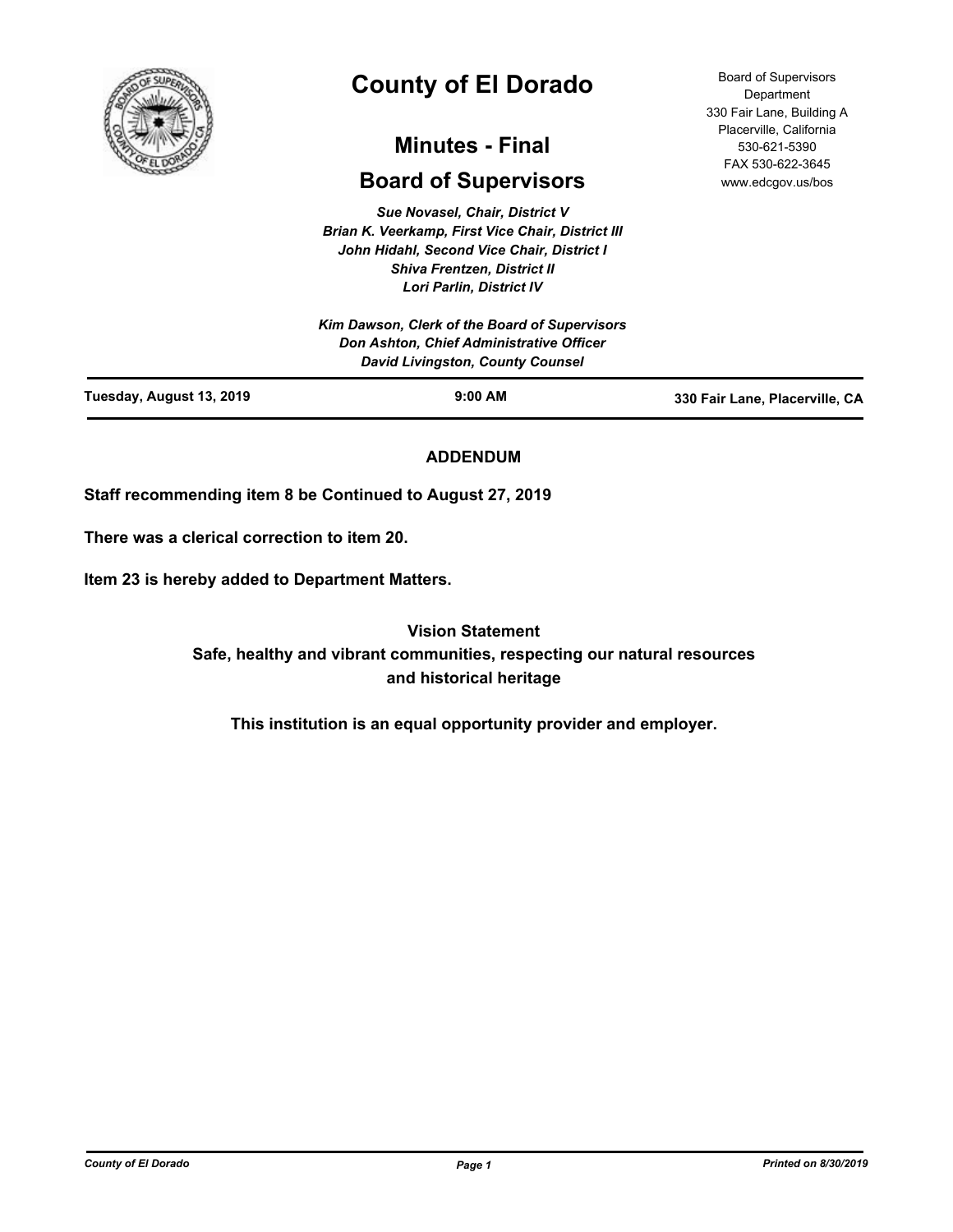Live Web Streaming and archiving of most Board of Supervisors meeting videos, all meeting agendas, supplemental materials and meeting minutes are available on the internet at: http://eldorado.legistar.com/Calendar.aspx

To listen to open session portions of the meeting in real time, dial (530) 621-7603. This specialized dial in number is programmed for listening only and is operable when the audio system inside the meeting room is activated. Please be advised that callers will experience silence anytime the Board is not actively meeting, such as during Closed Session or break periods.

The County of El Dorado is committed to ensuring that persons with disabilities are provided the resources to participate in its public meetings. Please contact the office of the Clerk of the Board if you require accommodation at 530-621-5390 or via email, edc.cob@edcgov.us, preferably no less than 24 hours in advance of the meeting.

The Board of Supervisors is concerned that written information submitted to the Board the day of the Board meeting may not receive the attention it deserves. The Board Clerk cannot guarantee that any FAX, email, or mail received the day of the meeting will be delivered to the Board prior to action on the subject matter.

The Board meets simultaneously as the Board of Supervisors and the Board of Directors of the Air Quality Management District, In-Home Supportive Services, Public Housing Authority, Redevelopment Agency and other Special Districts.

For Purposes of the Brown Act § 54954.2 (a), the numbered items on this Agenda give a brief description of each item of business to be transacted or discussed. Recommendations of the staff, as shown, do not prevent the Board from taking other action.

Materials related to an item on this Agenda submitted to the Board of Supervisors after distribution of the agenda packet are available for inspection during normal business hours in the public viewing packet located in Building A, 330 Fair Lane, Placerville or in the Board Clerk's Office located at the same address. Such documents are also available on the Board of Supervisors' Meeting Agenda webpage subject to staff's ability to post the documents before the meeting.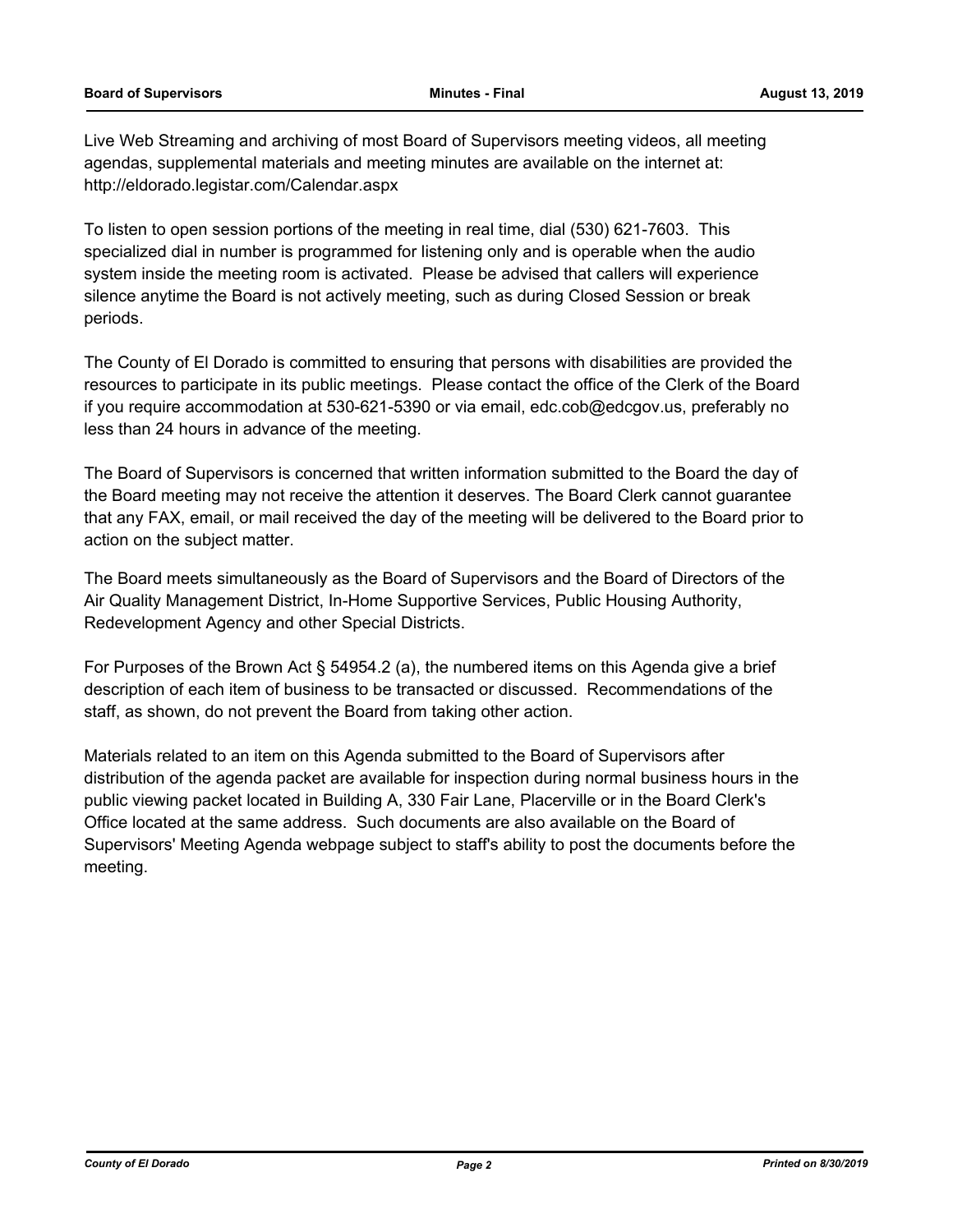### **PROTOCOLS FOR PUBLIC COMMENT**

Public comment will be received at designated periods as called by the Board Chair.

Public comment on items scheduled for Closed Session will be received before the Board recesses to Closed Session.

Except with the consent of the Board, individuals shall be allowed to speak to an item only once.

On December 5, 2017, the Board adopted the following protocol relative to public comment periods. The Board adopted minor revisions to the protocol on February 26, 2019, incorporated herein:

Time for public input will be provided at every Board of Supervisors meeting. Individuals will have three minutes to address the Board. Individuals authorized by organizations will have three minutes to present organizational positions and perspectives and may request additional time, up to five minutes. At the discretion of the Board, time to speak by any individual may be extended.

Public comment on certain agenda items designated and approved by the Board may be treated differently with specific time limits per speaker or a limit on the total amount of time designated for public comment. It is the intent of the Board that quasi-judicial matters have additional flexibility depending upon the nature of the issue. It is the practice of the Board to allocate 20 minutes for public comment during Open Forum and for each agenda item to be discussed. (Note: Unless designated on the agenda, there is no Open Forum period during Special Meetings.)

Individual Board members may ask clarifying questions but will not engage in substantive dialogue with persons providing input to the Board.

If a person providing input to the Board creates a disruption by refusing to follow Board guidelines, the Chair of the Board may take the following actions:

Step 1. Request the person adhere to Board guidelines. If the person refuses, the Chair may turn off the speaker's microphone.

Step 2. If the disruption continues, the Chair may order a recess of the Board meeting.

Step 3. If the disruption continues, the Chair may order the removal of the person from the Board meeting.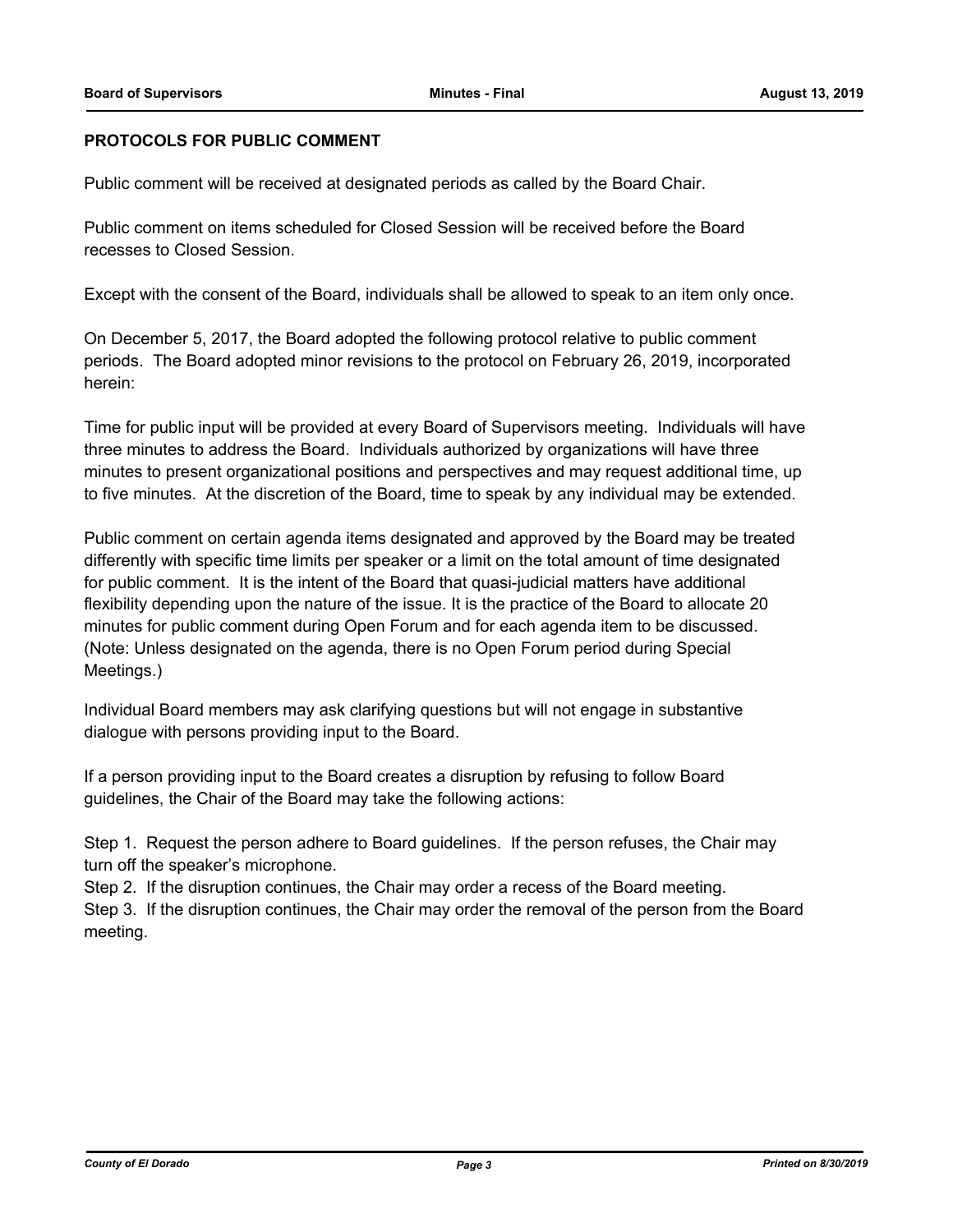### **9:01 A.M. - CALLED TO ORDER**

- Present: 4 Supervisor Veerkamp, Supervisor Frentzen, Supervisor Hidahl and Supervisor Parlin
	- **Absent:** 1 Supervisor Novasel

### **INVOCATION AND PLEDGE OF ALLEGIANCE TO THE FLAG**

**Pastor Craig Klatt of the Camino Adventist Church gave the Invocation. Supervisor Hidahl led the Pledge of Allegiance to the Flag.**

### **ADOPTION OF THE AGENDA AND APPROVAL OF CONSENT CALENDAR**

**A motion was made by Supervisor Frentzen, seconded by Supervisor Hidahl to Adopt the Agenda and Approve the Consent Calendar with the following changes: Pull item 13 for discussion. Continue item 14 to September 24, 2019.**

**Yes:** 4 - Veerkamp, Frentzen, Hidahl and Parlin

### Absent: 1 - Novasel

The Board may make any necessary additions, deletions or corrections to the agenda including moving items to or from the Consent Calendar and adopt the agenda and the Consent Calendar with one single vote. A Board member may request an item be removed from the Consent Calendar for discussion and separate Board action. At the appropriate time as called by the Board Chair, members of the public may make a comment on matters on the Consent Calendar prior to Board action.

### **OPEN FORUM**

### *Public Comment: K. Greenwood*

Open Forum is an opportunity for members of the public to address the Board of Supervisors on subject matter that is not on their meeting agenda and within their jurisdiction. Public comments during Open Forum are limited to three minutes per person. Individuals authorized by organizations will have three minutes to present organizational positions and perspectives and may request additional time, up to five minutes. The total amount of time reserved for Open Forum is 20 Minutes.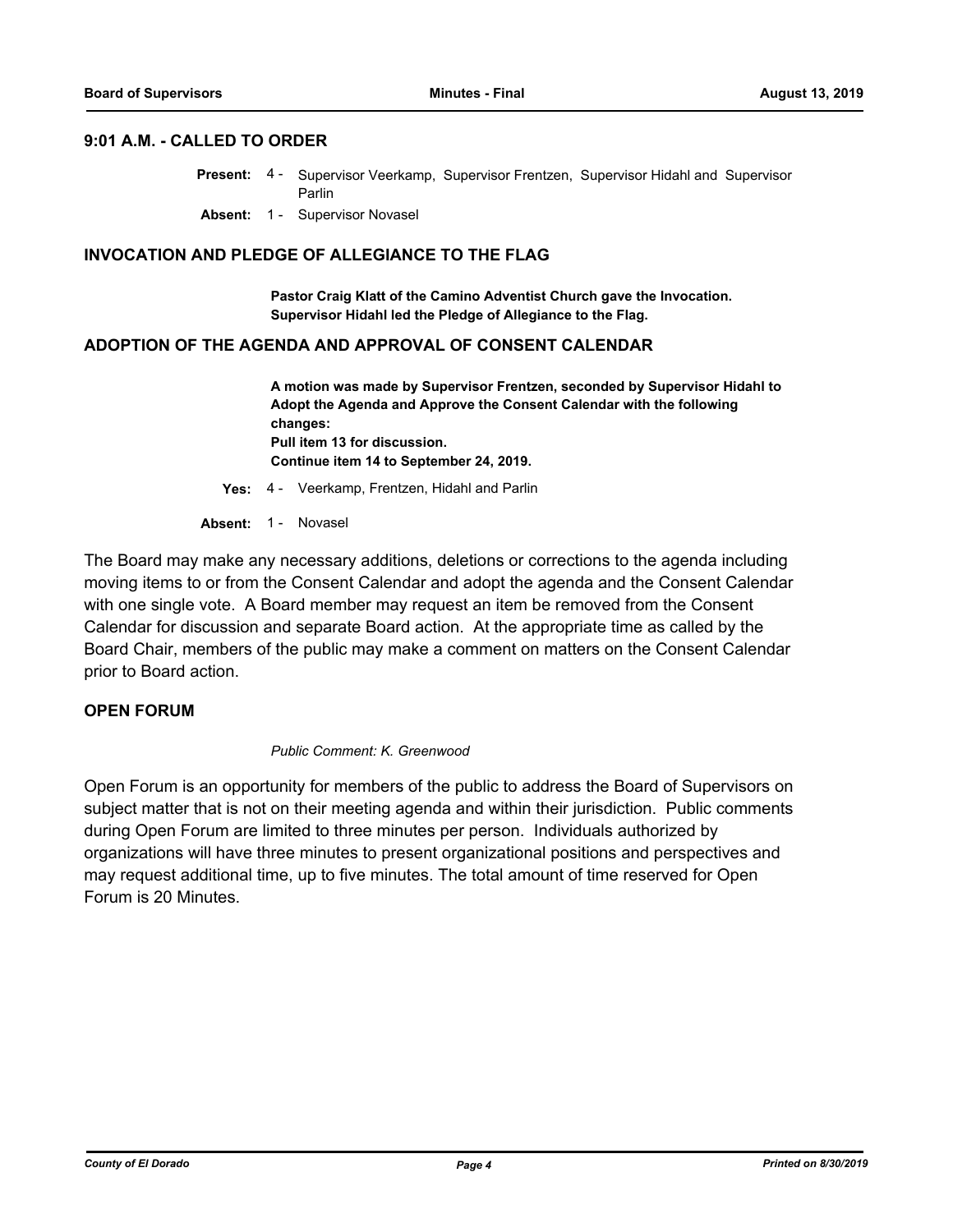### **CONSENT CALENDAR**

**1.** [19-1206](http://eldorado.legistar.com/gateway.aspx?m=l&id=/matter.aspx?key=26529) Clerk of the Board recommending the Board approve the Minutes from the regular meeting of August 6, 2019.

**This matter was Approved on the Consent Calendar.**

### **GENERAL GOVERNMENT - CONSENT ITEMS**

**2. 16-0305** Chief Administrative Office recommending the Board find that a state of emergency continues to exist in El Dorado County as a result of unprecedented tree mortality due to drought conditions and related bark beetle infestations. (Cont. 8/6/19, Item 2)

**This matter was Approved on the Consent Calendar.**

**3.** [19-1204](http://eldorado.legistar.com/gateway.aspx?m=l&id=/matter.aspx?key=26527) Chief Administrative Office and Probation Department recommending the Board authorize the Chair to sign a letter to the Juvenile Justice and Delinquency Prevention Commission in response to their 2019 Juvenile Treatment Center Inspection Report.

### **FUNDING:** N/A

**This matter was Approved on the Consent Calendar.**

**4.** [19-1210](http://eldorado.legistar.com/gateway.aspx?m=l&id=/matter.aspx?key=26533) Chief Administrative Office, Central Fiscal division and Treasurer-Tax Collector recommending the Board:

> 1) Approve the attached budget transfer increasing revenue and expenses in the certified access specialist (CASp) Certification and Training Fund to allow for the transfer of funds to the State and the Treasurer-Tax Collector's office based on the \$4 business license fee established by State Assembly Bill 1379 (4/5 vote required); and 2) Direct the Auditor-Controller to establish two special revenue funds to replace the existing CASp Certification and Training Fund, one in the Treasurer-Tax Collectors office and one in Planning and Building to allow for proper accounting of the funds.

**FUNDING:** Business License Fees.

**This matter was Approved on the Consent Calendar.**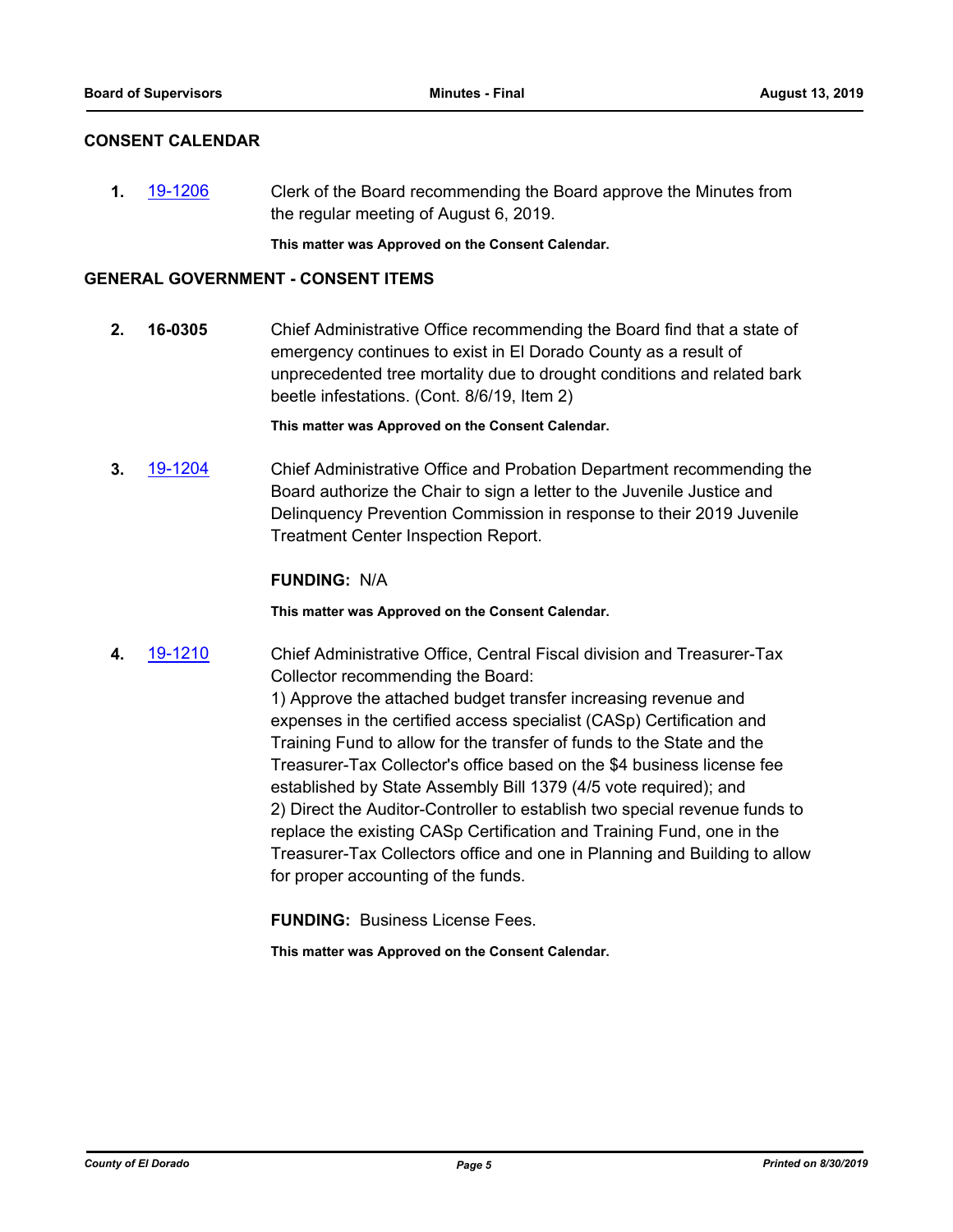**5.** [19-0910](http://eldorado.legistar.com/gateway.aspx?m=l&id=/matter.aspx?key=26233) Chief Administrative Office, EMS and Emergency Preparedness Division, recommending the Board: 1) Approve and authorize the Chair to sign Memorandum of Understanding (MOU) 4078 with Alpine County, for the period of September 1, 2019, through August 31, 2022, for the provision of

ambulance services via an agreement with the County Service Area 3 ambulance contractor within the defined boundaries of Alpine County, on a fee-for-service basis; and

2) Authorize the Chief Administrative Officer, or designee, to execute further documents relating to MOU 4078, including amendments which do not increase the term of the MOU, and contingent upon approval by County Counsel and Risk Management.

**FUNDING:** Fee-for-service billing to patient or third party payer for services provided.

**This matter was Approved on the Consent Calendar.**

**6.** [19-1181](http://eldorado.legistar.com/gateway.aspx?m=l&id=/matter.aspx?key=26504) Clerk of the Board, based upon the recommendation of the In-Home Supportive Services Advisory Committee, recommending the following pertaining to In-Home Supportive Services Advisory Committee's membership:

> 1) Change Ellen Yevdakimov from a Community Representative to a Consumer Representative, Term Expiration 1/8/2020; and 2) Appoint Brian Lordson, Community Member, Term Expiration 8/13/2021.

**This matter was Approved on the Consent Calendar.**

**7.** [19-1134](http://eldorado.legistar.com/gateway.aspx?m=l&id=/matter.aspx?key=26456) Human Resources Department recommending the Board: 1) Authorize continuation of the current perpetual Agreement 471-S1211 with GovernmentJobs.com, Inc., doing business as Neogov, for the ongoing maintenance of the County-wide applicant tracking license, subscription to GovernmentJobs.com website, and background check integration for the period of July 1, 2019 through June 30, 2020. Estimated costs for the year \$23,689.12; and 2) Approve and authorize the Purchasing Agent to sign an amendment to the contract to allow for the purchase of a new module for performance evaluation tracking for the period of July 1, 2019 through June 30, 2020. Estimated costs for the year \$36,819.

**FUNDING:** General Fund.

**This matter was Approved on the Consent Calendar.**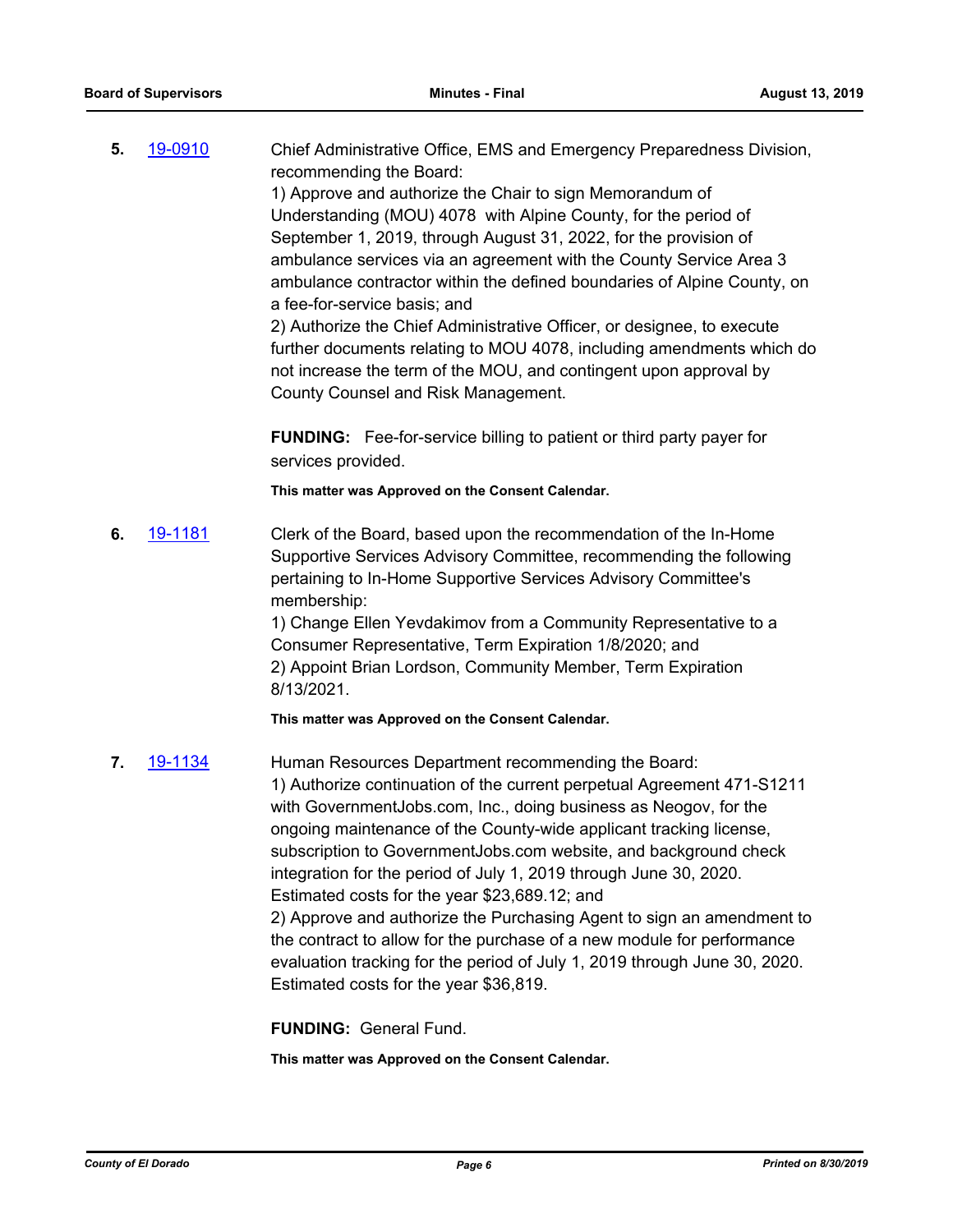**8.** [19-1159](http://eldorado.legistar.com/gateway.aspx?m=l&id=/matter.aspx?key=26482) Human Resources Department recommending the Board: 1) Conceptually approve the conversion from an Interagency Merit System county to an Approved Local Merit System county, allowing the County to administer and manage all County personnel functions currently administered and managed by the California Department of Human Resources (CalHR) via a contract with CPS HR Consulting; and 2) Authorize the Director of Human Resources to initiate the request with CalHR on behalf of the Board of Supervisors asking for a review of the County's personnel system.

### **FUNDING:** N/A

### **Staff recommending this matter be Continued to August 27, 2019.**

**This matter was Continued to August 27, 2019 upon Approval of the Consent Calendar.**

**9.** [19-1160](http://eldorado.legistar.com/gateway.aspx?m=l&id=/matter.aspx?key=26483) Human Resources Department recommending the Board: 1) Approve the revised County-wide class specification: Planning Manager (Title Change from Principal Planner to Planning Manager); and 2) Adopt and authorize the Chair to sign Resolution **129-2019** to approve the abovementioned title change.

### **FUNDING:** N/A

**This matter was Approved and Resolution 129-2019 was Adopted upon Approval of the Consent Calendar.**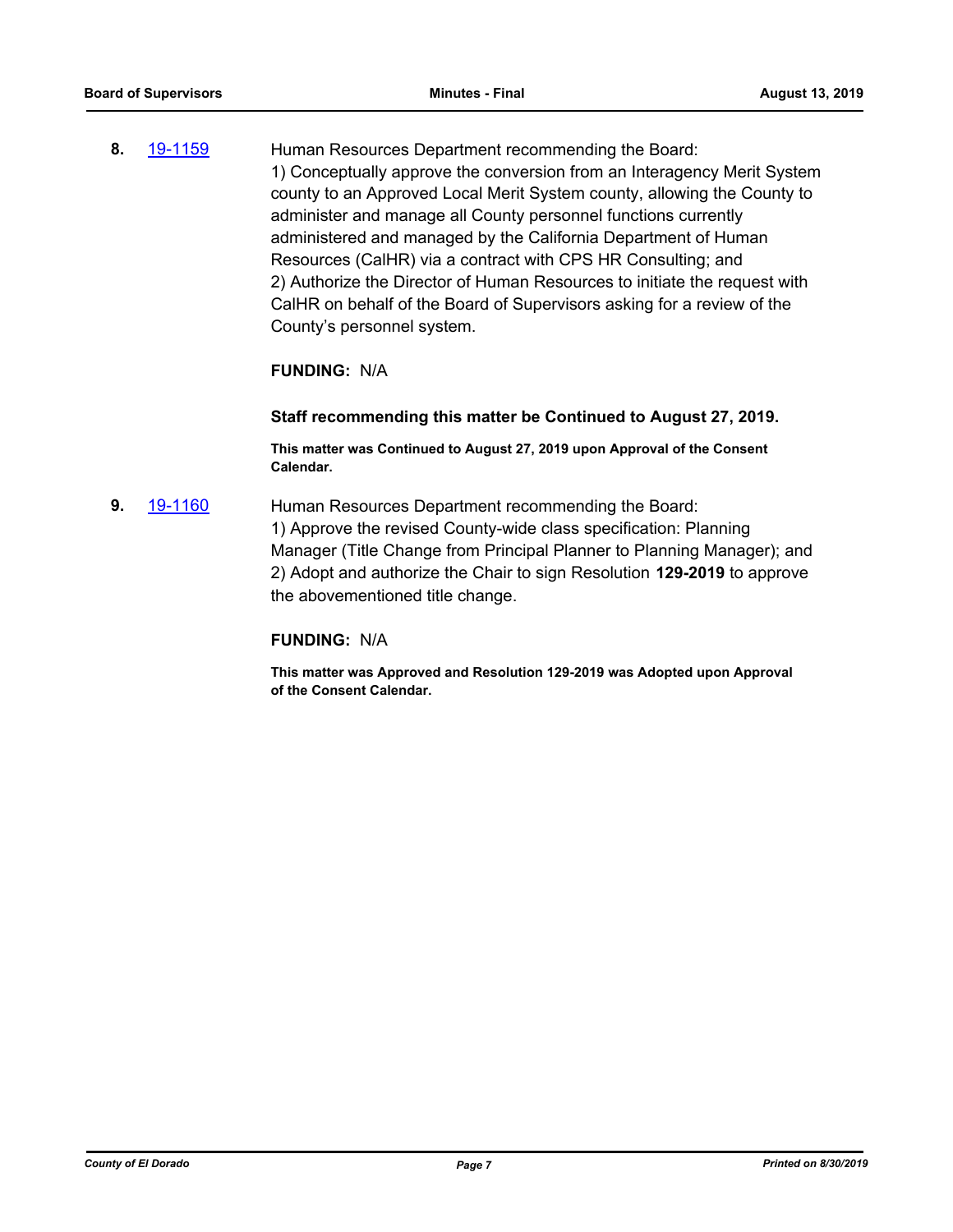### **HEALTH AND HUMAN SERVICES - CONSENT ITEMS**

**10.** [19-1136](http://eldorado.legistar.com/gateway.aspx?m=l&id=/matter.aspx?key=26458) Health and Human Services Agency recommending the Board of Supervisors, acting as the governing board for the Public Housing Authority:

> 1) Authorize the submission of a funding application to the US Department of Housing and Urban Development (HUD), Office of Public and Indian Housing, for the Mainstream Voucher Program; 2) Delegate authority to the Director of Health and Human Services to sign the Mainstream Voucher Program Funding Application as the Housing Authority Representative, thereby certifying compliance with Equal Opportunity Employment, Lobbying, and Drug Free Workplace requirements identified by HUD;

3) Delegate authority to the Director of Health and Human Services to accept funding and execute the funding agreement, if awarded, including any extension(s) or amendment(s) thereto, contingent upon County Counsel and Risk Management approval; and

4) Authorize the Director of Health and Human Services Agency, Chief Fiscal Officer, or designee, to administer any agreement, or subsequent administrative documents relating to said award, including required fiscal and programmatic reports.

**FUNDING:** Federal Funding.

**This matter was Approved on the Consent Calendar.**

**11.** [19-1156](http://eldorado.legistar.com/gateway.aspx?m=l&id=/matter.aspx?key=26478) Health and Human Services Agency (HHSA) recommending the Board: 1) Award Request for Proposals 19-918-025, to Telecare Corporation, for the operation and management of the County's Psychiatric Health Facility; and

> 2) Authorize HHSA to negotiate an Agreement for Services with Telecare Corporation, with a total not-to-exceed amount to be negotiated, and with a term effective on execution through January 31, 2025, with the possibility of an additional five-year term extension, contingent upon mutual agreement between the County Board of Supervisors or designee and Telecare Corporation.

> **FUNDING:** 41% with Federal funding, 2% with State funding, 8% with Other Government funding, and 49% with Behavioral Health Realignment.

**This matter was Approved on the Consent Calendar.**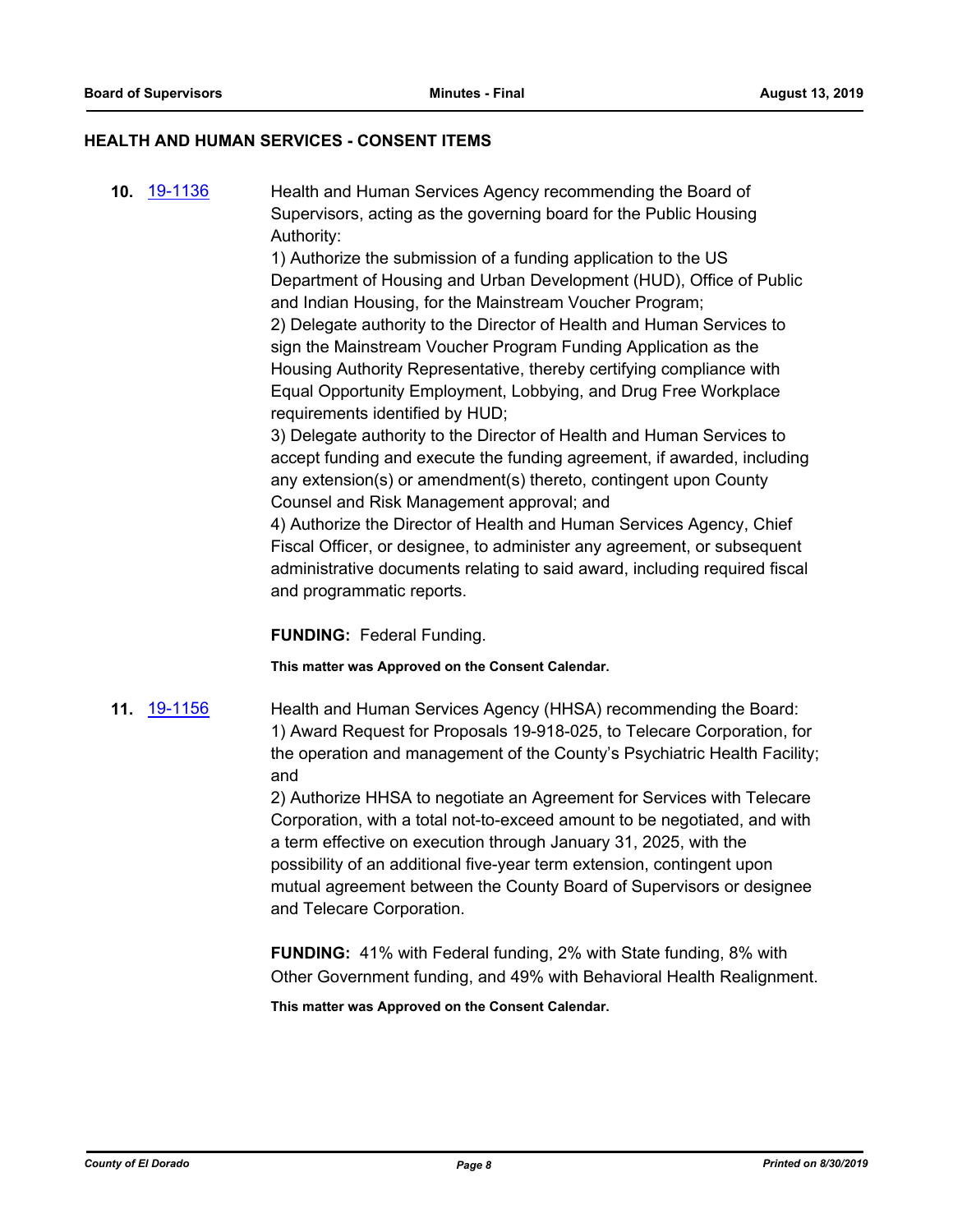### **LAND USE AND DEVELOPMENT - CONSENT ITEMS**

**12.** [19-0876](http://eldorado.legistar.com/gateway.aspx?m=l&id=/matter.aspx?key=26199) Department of Transportation recommending the Board approve and authorize the Chair to sign the following on-call Construction Services Agreements to provide, on an as-needed basis, for various types of road surface treatments on County maintained roadways on the West and East Slope of the County, both with a not-to-exceed amount of \$7,500,000 and with a three (3) year term:

1) Agreement for Construction Services 4082 with American Pavement Systems, Inc.; and

2) Agreement for Construction Services 4083 with Pavement Coatings Co.

**FUNDING:** Local Discretionary (Local), Road Fund (State) and SB1-RMRA (State).

**This matter was Approved on the Consent Calendar.**

**13.** [19-0996](http://eldorado.legistar.com/gateway.aspx?m=l&id=/matter.aspx?key=26319) Department of Transportation recommending the Board approve and authorize the Chair to sign Cooperative Agreement 03-0651 between California Department of Transportation and County of El Dorado defining the cost contribution for the construction capital and support phases of the U.S. 50/Camino Area Safety Project, CIP 71319/36104015.

> **FUNDING:** Highway Safety Improvement Program Funds (100%). (Federal Funds)

*Public Comment: T. Kayes, S. Taylor*

**A motion was made by Supervisor Veerkamp, seconded by Supervisor Frentzen to Approve this matter.**

- **Yes:** 3 Veerkamp, Frentzen and Hidahl
- **Noes:** 1 Parlin
- Absent: 1 Novasel
- **14. 19-1130** Department of Transportation recommending the Board approved and authorize the Chair to sign the Offsite Road Improvement Agreement for Malcolm Dixon Area of Benefit, Road Improvement Agreement 19-54910, between the County and the Developers, Omni Financial, LLC, Alto, LLC, Salmon Falls Land & Cattle Company, LLC, Diamante Development, LLC and Christopher A. LaBarbera Revocable Trust, 2019.

**FUNDING:** Developer Funded.

**This matter was Continued to September 24, 2019 upon Approval of the Consent Calendar.**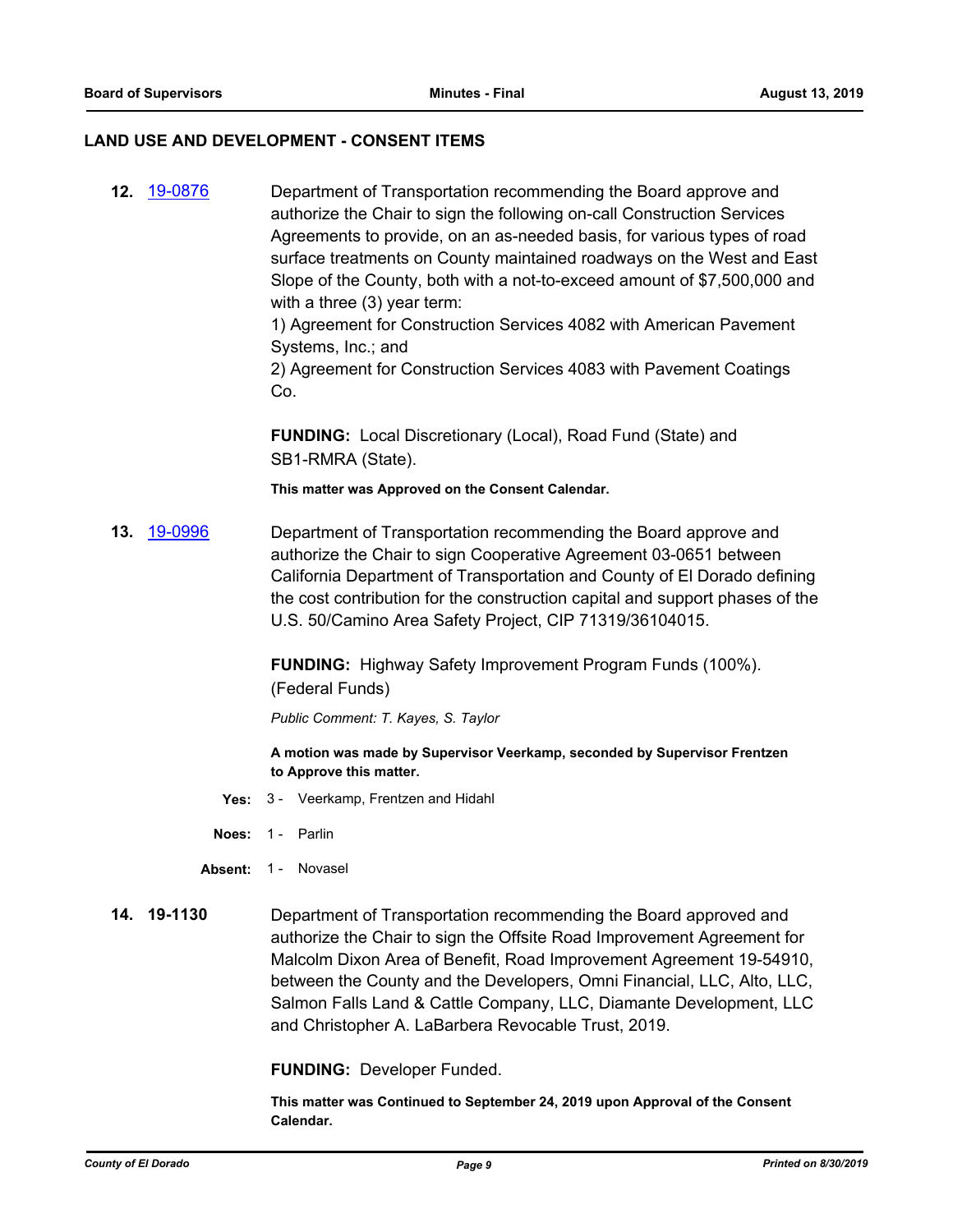### **LAW AND JUSTICE - CONSENT ITEMS**

**15.** [19-0919](http://eldorado.legistar.com/gateway.aspx?m=l&id=/matter.aspx?key=26242) Probation Department recommending the Board authorize amendment of the Fiscal Year 2019-2020 Authorized Personnel Allocation Resolution, by deleting one full-time equivalent (1.0 FTE) vacant Deputy Chief Probation Officer, and adding one full-time equivalent (1.0 FTE) Superintendent - Institutions as a result of the proposed organizational restructure of the Department's management level positions.

### **FUNDING:** General Fund.

### **This matter was Approved on the Consent Calendar.**

**16.** [19-1007](http://eldorado.legistar.com/gateway.aspx?m=l&id=/matter.aspx?key=26329) Sheriff's Office recommending the Board ratify Contract 3050, with the City of South Lake Tahoe for the lease of Hangar space used by the Sheriff's Office Search and Rescue unit in the approximate amount of \$6,000 annually.

**FUNDING:** General Fund.

**This matter was Approved on the Consent Calendar.**

### **END CONSENT CALENDAR**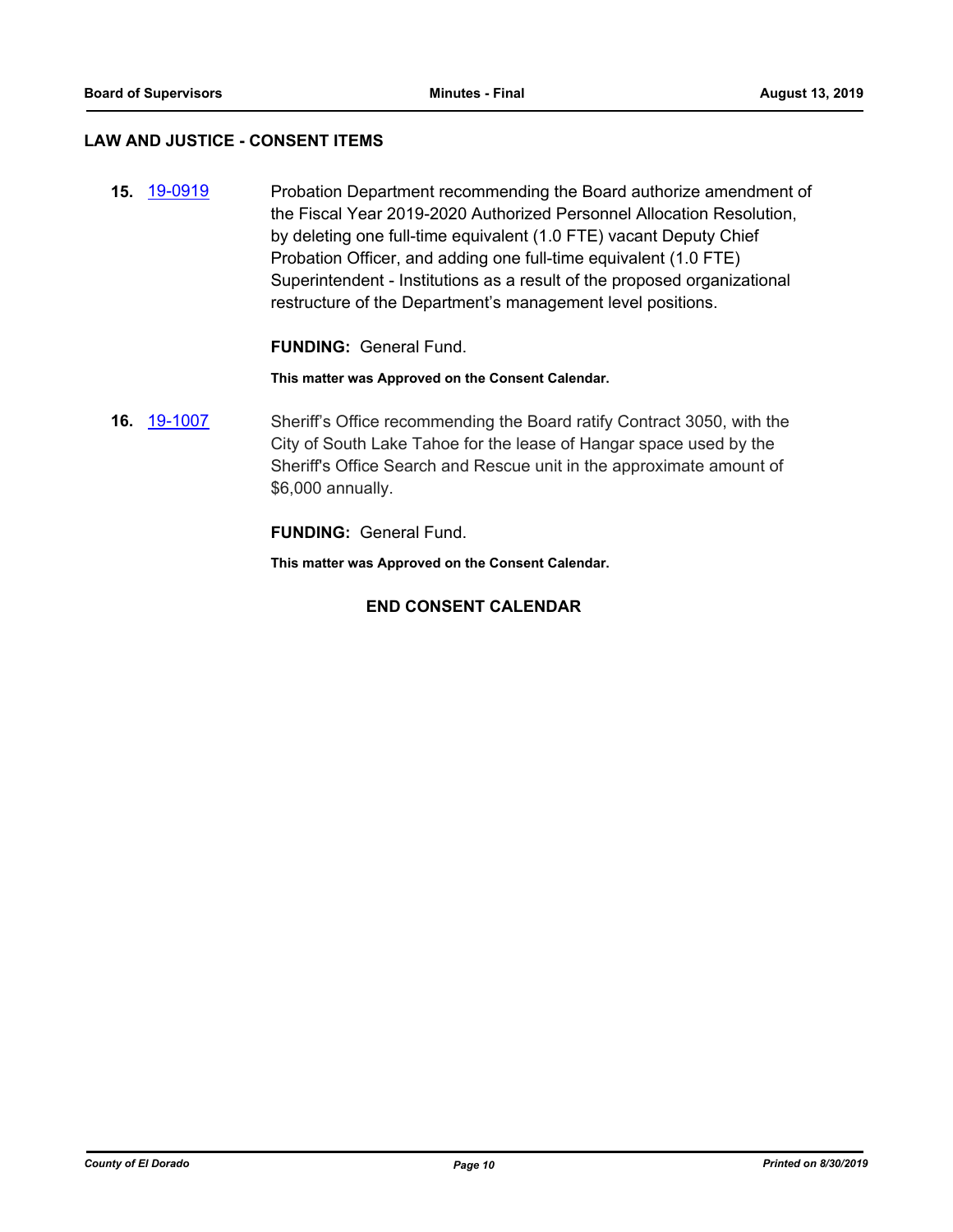### **DEPARTMENT MATTERS (Items in this category may be called at any time)**

**17.** [19-1155](http://eldorado.legistar.com/gateway.aspx?m=l&id=/matter.aspx?key=26477) Chief Administrative Office recommending the Board consider the Draft Board of Supervisors Responses to the 2018-2019 Grand Jury Reports 18-02, Mental Health Services Act Fund Spending, and 18-06, A Fair Review, both issued May 29, 2019 and 18-03, Jail and Juvenile Detention Centers Inspection, issued on May 20, 2019; providing any final direction to staff regarding any changes to include with the Final Response for these reports; recommending approval of the report as the Final Responses and respective letter of transmittal to the Presiding Judge if no changes are recommended. (Est. Time: 15 Min.)

### **FUNDING:** N/A

**A motion was made by Supervisor Frentzen, seconded by Supervisor Hidahl to Approve this matter.**

- **Yes:** 4 Veerkamp, Frentzen, Hidahl and Parlin
- Absent: 1 Novasel

### **10:00 A.M. - TIME ALLOCATION**

**18. 19-1100** HEARING - Department of Transportation to provide the Board with an update on the grant funding projections for El Dorado County and how the decreased revenue projections affect the Traffic Impact Mitigation (TIM) Fee program and provide staff direction. (Est. Time: 1.5 Hr.) (Cont. 8/6/2019, Item 21)

**FUNDING:** Traffic Impact Mitigation Fee Program.

*Public Comment: J. Harn, K. Payne, T. Kayes, J. Short, C. Roberts*

**Supervisor Veerkamp re-opened the public hearing from the August 6, 2019 Board meeting and upon conclusion of public comment and staff input, closed the hearing.**

**A motion was made by Supervisor Frentzen to deny this Interim Traffic Impact Mitigation (TIM) fee update and direct staff to return to the Board within 30 days with a plan and timeline on how to expedite the Major Traffic Impact Mitigation Fee program update.**

**Motion failed for lack of a second.**

**A motion was made by Supervisor Hidahl, seconded by Supervisor Veerkamp to direct staff to move forward with Alternative 2 (Attachment D - Exhibit C) but at half the increments proposed in Alternative 2 to be effective January 1, 2020. This would allow staff to prepare the final analysis within the 20-24 month time frame and the Board to determine the final adjustments from the analysis. Motion failed.**

**Yes:** 2 - Veerkamp and Hidahl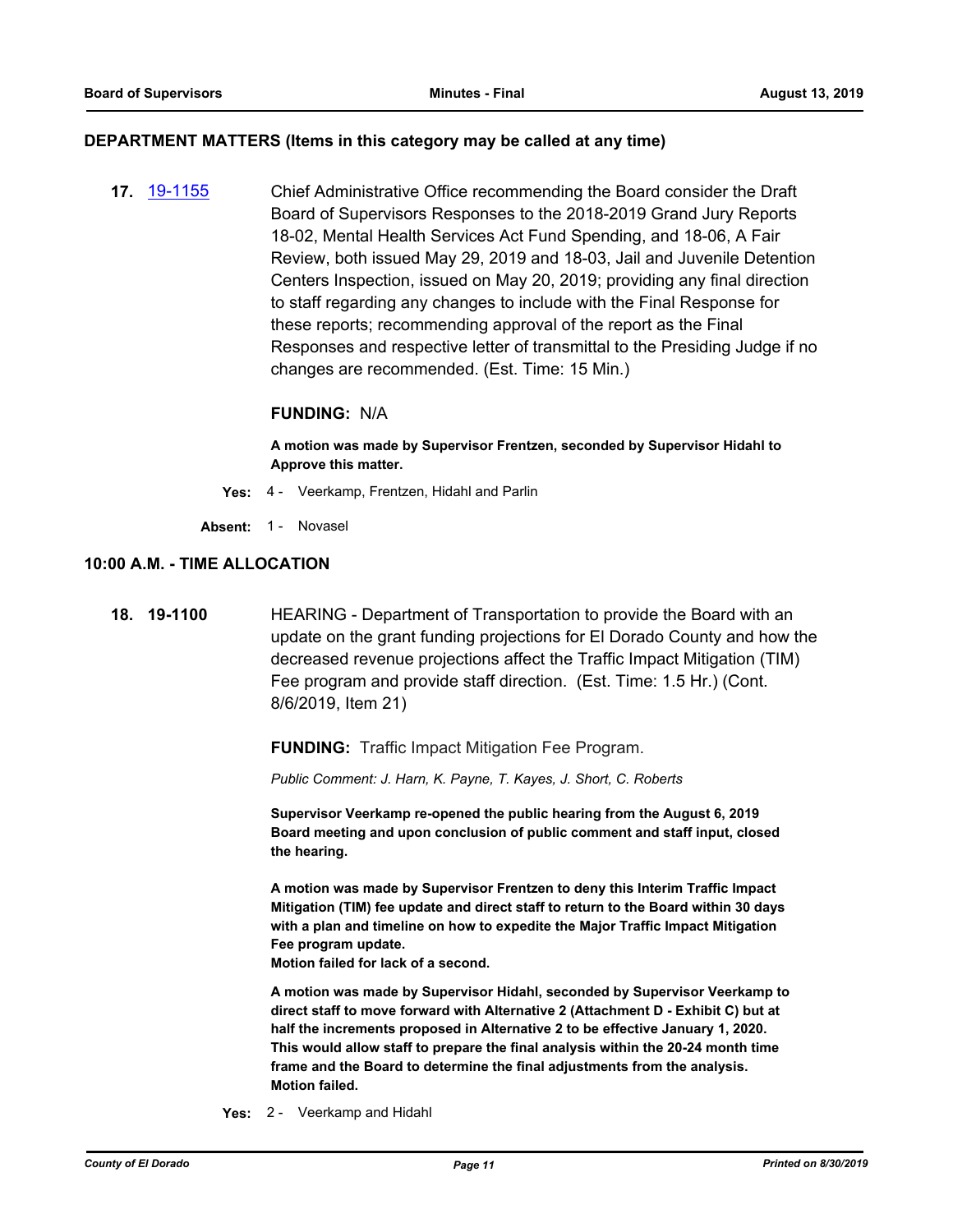**Noes:** 2 - Frentzen and Parlin

Absent: 1 - Novasel

**A motion was made by Supervisor Hidahl, seconded by Supervisor Parlin to Continue this matter to September 17, 2019 to allow staff to evaluate expediting the Major Traffic Impact Mitigation (TIM) fee update and allow full Board attendance. Additionally, staff was directed to evaluate implementation of Alternative 2 (Attachment D - Exhibit C) but at half the increments proposed in Alternative 2, to be effective January 1, 2020. This will be referred to as Alternative 3.**

- **Yes:** 3 Veerkamp, Hidahl and Parlin
- **Noes:** 1 Frentzen

Absent: 1 - Novasel

### **ITEMS TO/FROM SUPERVISORS**

**Supervisor Frentzen reported on the following: Fire Safe Council meeting. Wine in the Vines. Local Agency Formation Commission Board meeting. Emergency Medical Services Preparedness.**

**Supervisor Parlin reported on the following: Veterans Affairs Commission meeting. Cemetery Advisory Committee Advisory meeting. Cameron Park Airport meeting. Tree Mortality working group. Forest Task Force meeting. Rural County Representatives of California meeting.**

**Supervisor Hidahl reported on the following: El Dorado Hills Chamber meeting. Office of Emergency Services. Veterans Affairs Commission meeting. Cemetery Advisory Committee Advisory meeting. Employee Orientation. Cannabis Ad Hoc meeting.**

**Supervisor Veerkamp reported on the following: Forest Management meeting. HIghway 50 Emergency Services meeting. US 50 traffic meeting. Gold Panning trip to Finland. Bus transit in Finland.**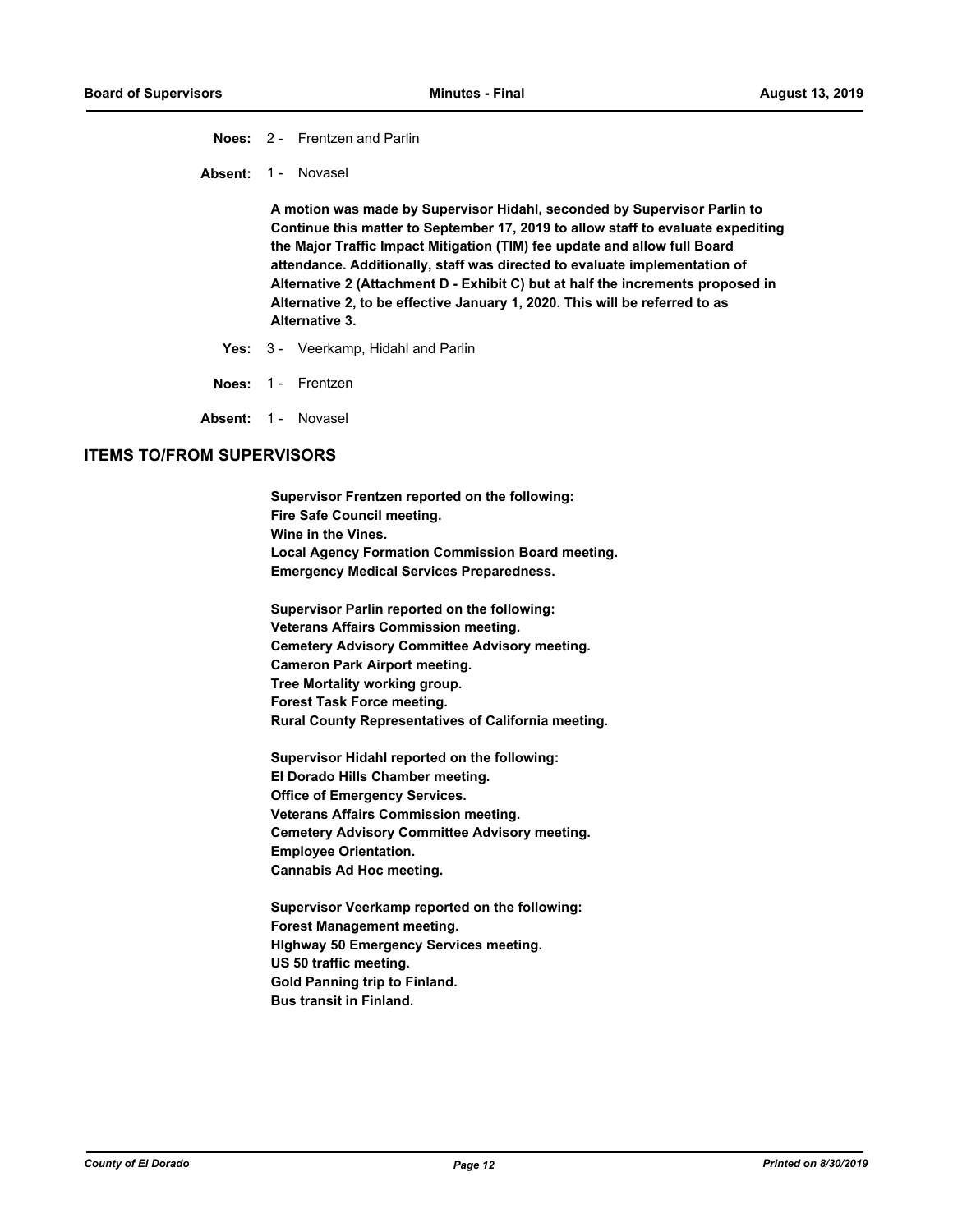### **CAO UPDATE**

**Don Ashton, Chief Administrative Officer, reported on the following: Sheldon Ford field representative for Senator Dahle meeting. Insurance Commissioner's Office. No Board meeting next week. Next Board meeting August 27, 2019. Special Meeting September 6, 2019.**

### **ADJOURNED AT 1:21 P.M.**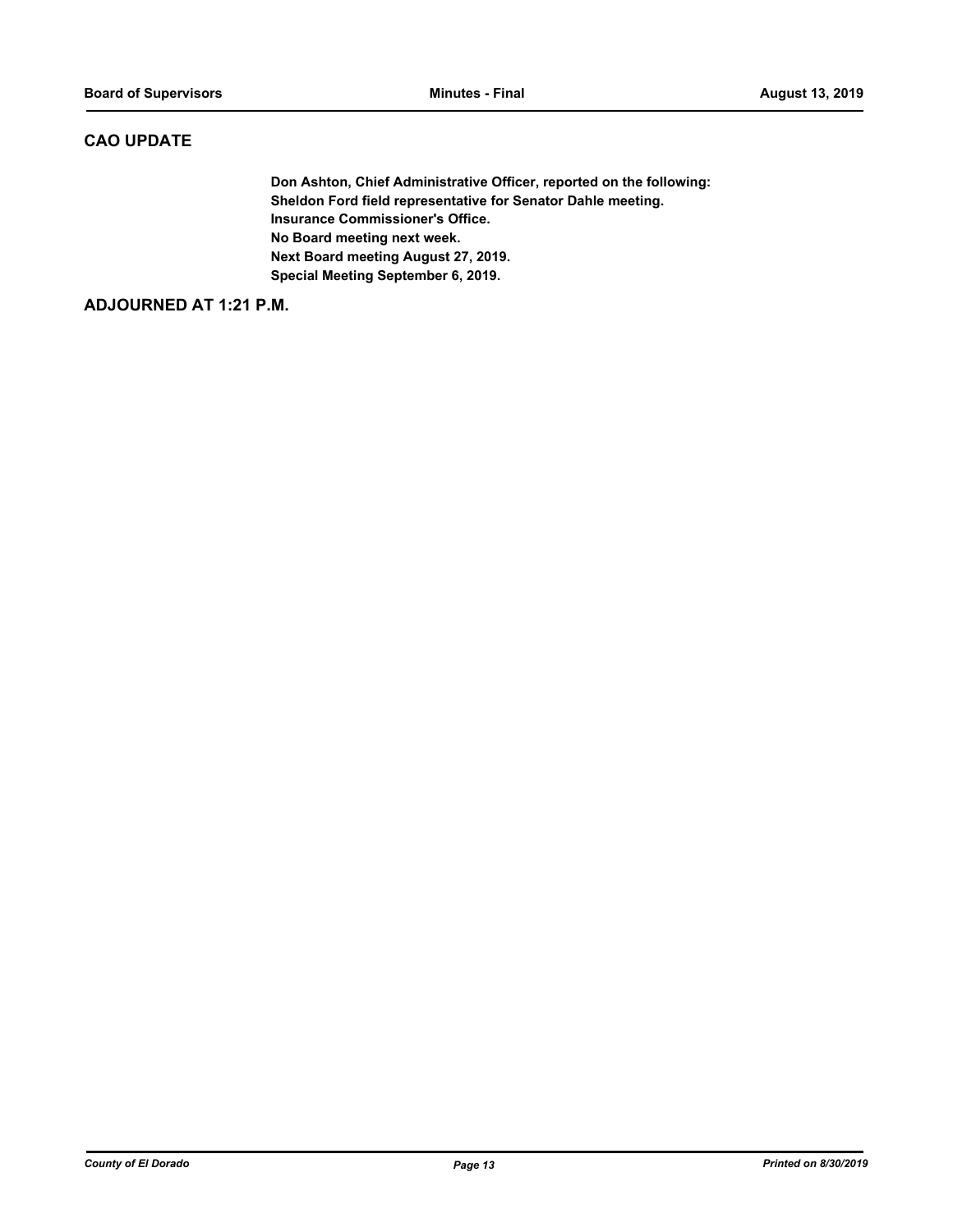### **CLOSED SESSION**

**19.** [19-1192](http://eldorado.legistar.com/gateway.aspx?m=l&id=/matter.aspx?key=26515) **Pursuant to Government Code Section 54957.6 - Conference with Labor Negotiator**: County Negotiator: Director of Human Resources and/or designee. Employee organizations: Operating Engineers Local 3 representing employees in the Trades & Crafts and Corrections Bargaining Units; Deputy Sheriffs Association representing employees in the Law Enforcement Unit; El Dorado County Managers' Association, and El Dorado County Deputy County Counsel Association. (Est. Time: 15 Min.)

> **No Action Reported. Supervisors Hidahl, Frentzen, Veekamp, Parlin participated. Supervisor Novasel was absent.**

**20.** [19-1214](http://eldorado.legistar.com/gateway.aspx?m=l&id=/matter.aspx?key=26537) **Pursuant to Government Code Section 54956.8 - Conference with Real Property Negotiator**: This body will hold a closed session to give instructions to its negotiator for the Hank's Exchange at Squaw Hollow Creek - Bridge Replacement, CIP 77135, regarding the real properties owned by David W. Fausel and Deanna M. Fausel as Trustees Under Declaration of Trust dated February 24, 1997, described as follows: 1) APN 090099-010-023, 4880 Hank's Exchange Rd, Placerville CA 95667;

2) APN 090099-010-024, 4881 Hank's Exchange Rd, Placerville CA 95667; and

3) APN 046-022-001, No Physical Address, Placerville CA 95667.

Instructions to El Dorado County's negotiator will concern price and terms of payment. Tanna Reynoso will be the negotiator on behalf of El Dorado County. The parties with whom El Dorado County's negotiator may negotiate are those parties identified above and their agents and successors. (Est Time: 10 Min.)

**No Action Reported. Supervisors Hidahl, Frentzen, Veekamp, Parlin participated. Supervisor Novasel was absent.**

**21.** [19-1218](http://eldorado.legistar.com/gateway.aspx?m=l&id=/matter.aspx?key=26541) **Conference with Legal Counsel - Significant Exposure to Litigation** pursuant to Government Code Section 54956.9(d)(2). Title: Number of potential cases: Wendy Silverthorne Tort Claim (1). (Est. Time: 10 Min.)

> **No Action Reported. Supervisors Hidahl, Frentzen, Veekamp, Parlin participated. Supervisor Novasel was absent.**

**22.** [19-1213](http://eldorado.legistar.com/gateway.aspx?m=l&id=/matter.aspx?key=26536) **Conference with Legal Counsel - Significant Exposure to Litigation** pursuant to Government Code Section 54956.9(d)(2). Title: Number of potential cases: (5+). (Est. Time: 15 Min.)

> **No Action Reported. Supervisors Hidahl, Frentzen, Veekamp, Parlin participated. Supervisor Novasel was absent.**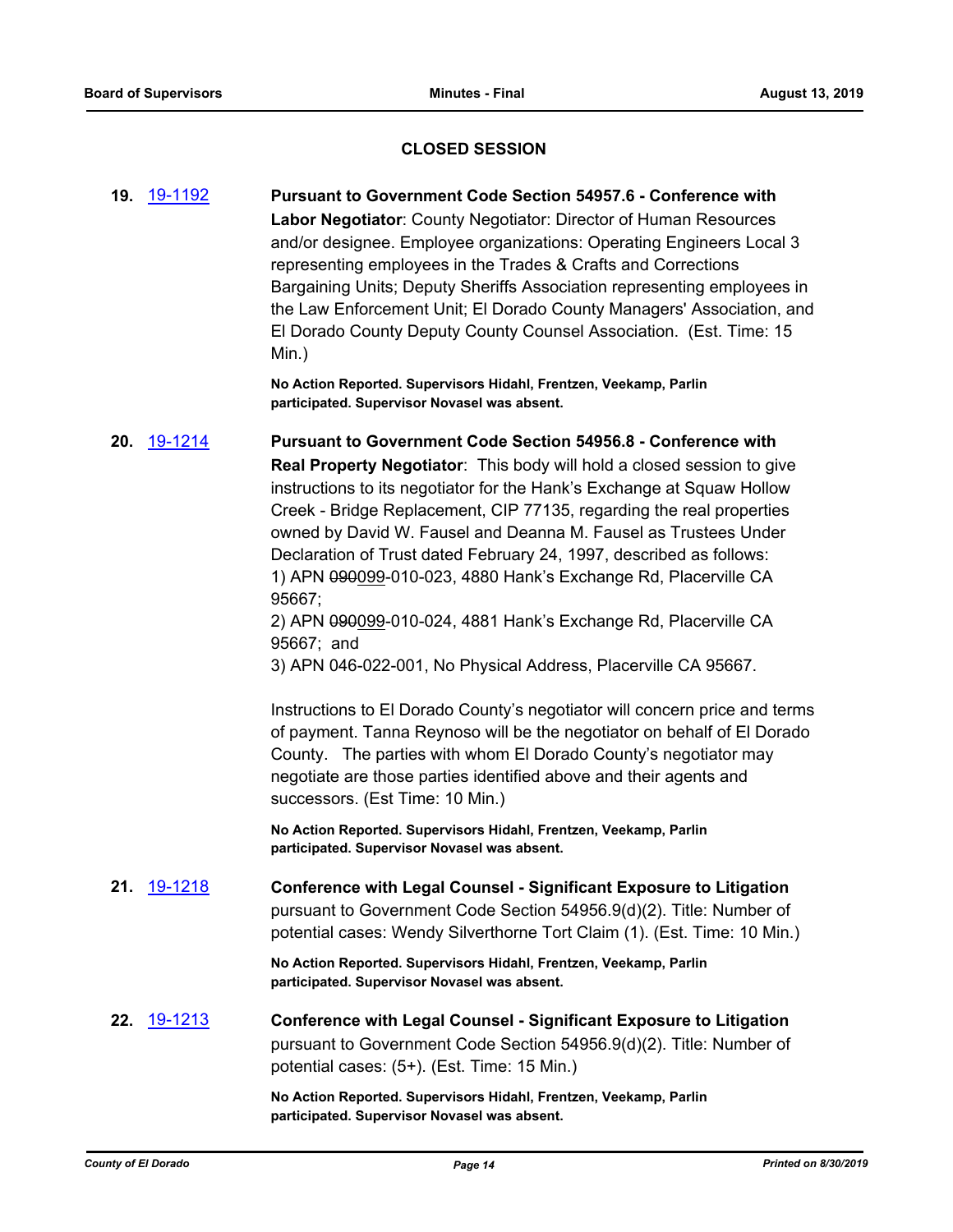On August 19, 2003, the Board adopted the following protocol: It is a requirement that all speakers, County staff and the public, when approaching the podium to make a visual presentation to the Board of Supervisors, must provide the Clerk with the appropriate number of hard copies of the presentation for Board members and the audience.